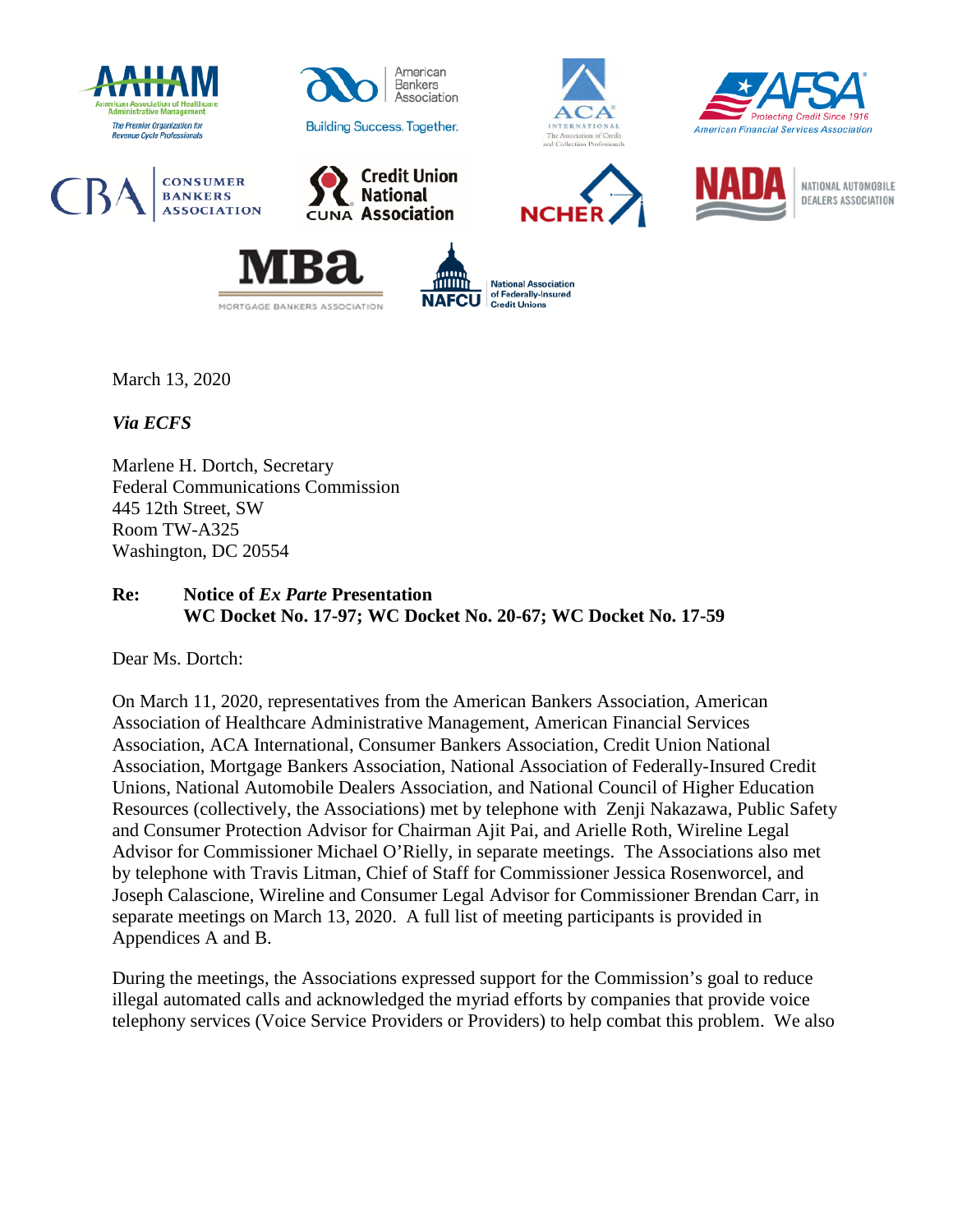reiterated points made in our recent *ex parte* filing of March 4,  $2020$ , which summarized the firsthand and statistical evidence in the record demonstrating the substantial blocking and mislabeling of lawful calls, including calls implicating public safety and health.

When outbound calling numbers used by legitimate businesses are mislabeled, or calls from those numbers are blocked, consumers are harmed because they may not receive lawful calls affecting their health, safety, or financial well-being*.* These calls include, for example, safety alerts, fraud alerts, data security breach notifications, product recall notices, healthcare and prescription reminders, and power outage updates. It is critical that these calls be completed without delay. The Associations' March 4 letter identified a number of steps that Voice Service Providers should take to minimize or remediate the blocking of lawful calls, including providing real-time notification and establishing transparent and effective redress mechanisms.

The Associations believe that full implementation of the STIR/SHAKEN call authentication framework represents an important step toward achieving the shared goal of eliminating illegal automated calls. We applauded the Commission's draft Report and Order and Further Notice of Proposed Rulemaking, $2 \times 1$  which implements provisions of the TRACED Act requiring deployment of STIR/SHAKEN in the IP networks of Voice Service Providers.<sup>3</sup> As reflected in the draft Order, however, deployment of STIR/SHAKEN will occur in stages. Some of the major Providers have already implemented the framework for residential and consumer wireless calls within or between their networks. Many other Voice Service Providers, as the TRACED Act recognizes, will need more time.<sup>4</sup>

If a Provider that carries a call is not able to validate the origin of the call because the Provider has not fully deployed STIR/SHAKEN, that call may not be validated by other Providers in the call's pathway and instead be blocked. Moreover, there is still no industry consensus on addressing the "signing" of calls originating from business establishments or time-division multiplexing (TDM) networks. These factors suggest that serial implementation of STIR/SHAKEN could exacerbate the blocking of lawful calls.

The Associations therefore ask the Commission to revise its draft Order to require Voice Service Providers not to block unsigned calls until the STIR/SHAKEN framework has been fully implemented.<sup>5</sup> Moreover, the Commission should permit Voice Service Providers that have

 $4$  TRACED Act § 4(b)(5).

<sup>&</sup>lt;sup>1</sup> Letter from Am. Bankers Ass'n *et al.* to Marlene H. Dortch, Secretary, FCC, WC Docket No. 17-59 (filed Mar. 4, 2020), https://www.aba.com/advocacy/policy-analysis/protect-calls-placed-by-banks-andother-legitimate-businesses.

<sup>2</sup> *Implementation of TRACED Act Section 6(a) —Knowledge of Customers by Entities with Access to Numbering Resources*, Report and Order and Further Notice of Proposed Rulemaking, WC Docket No. 17-97, WC Docket No. 20-67, FCC-CIRC2003-01 (draft released Mar. 10, 2020) ("Draft Order").

<sup>&</sup>lt;sup>3</sup> Pallone-Thune Telephone Robocall Abuse Criminal Enforcement and Deterrence Act, Public Law No. 116-105 ("TRACED Act").

<sup>5</sup> *See* Letter from Jonathan Thessin, Am. Bankers Ass'n *et al.*, to Marlene H. Dortch, Secretary, FCC, CG Docket No. 17-59, at 3-4 (filed July 24, 2019) (comment letter submitted by 11 industry trade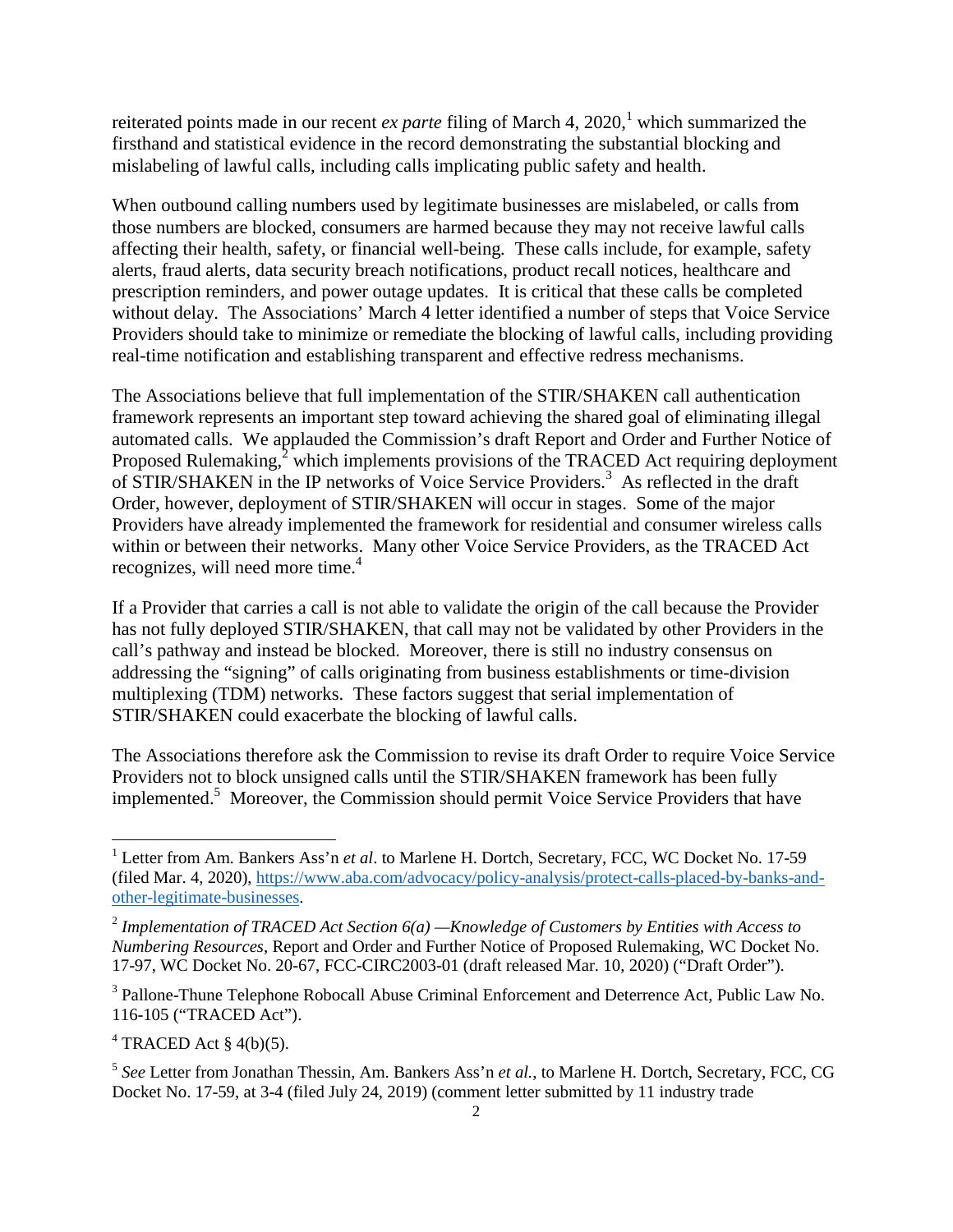fully implemented the framework to block only calls that have not been properly authenticated or those that have been authenticated, but where the Provider has concluded with a high degree of certainty that the calls was placed illegally.<sup>6</sup>

The Associations also expressed concern regarding the Commission's determination at paragraph 54 of the draft Order to give Voice Service Providers free reign in displaying call authentication information to their subscribers.<sup>7</sup> We recognize that informing call recipients that the number displayed on the recipient's caller ID has been authenticated is an important component of the STIR/SHAKEN framework. However, as described above, many Voice Service Providers have not yet begun to implement the framework, and certain calls cannot be validated, including calls originating from TDM networks or business establishments. Under these circumstances, the presence of a "green checkmark" to represent a validated call could lead call recipients to conclude incorrectly that the *absence* of a checkmark means the call was placed illegally.

Moreover, there is no consensus in the telecommunications industry for how to display STIR/SHAKEN information, nor has the issue been addressed through the Internet Engineering Task Force, a standards body composed of network designers, operators, vendors, and researchers. There are also no defined criteria that Voice Service Providers must apply in displaying authentication information. For example, it is uncertain whether Voice Service Providers will provide a "green checkmark" only for calls receiving an "A-Level" attestation (the highest level of validation) or will provide a checkmark based on unvetted analytics, supplanting the role of STIR/SHAKEN for determining the authentication status of the call. It also is not clear how Providers will assess calls that originate from other Providers that have not been able to implement STIR/SHAKEN but that otherwise lack indicia that the call was placed unlawfully or fraudulently.

In light of these open questions, the Associations request that the Commission seek further comment on the display of STIR/SHAKEN information to called parties. The Commission and all stakeholders will benefit from a more detailed record regarding the criteria Providers will apply in labeling outbound calling numbers, the effect on consumer behavior of the information displayed in the recipient's caller ID, and whether derogatory call labels are being displayed for lawful calls, including lawfully spoofed calls.

associations urging Commission not to permit Voice Service Providers to block unsigned calls until the STIR/SHAKEN framework has been fully implemented), https://www.aba.com/advocacy/policyanalysis/joint-trades-letter-to-fcc-on-third-notice-of-proposed-rulemaking-re-tcpa-call-blocking.

<sup>6</sup> *See id.* at 4-5.

 $^7$  Draft Order ¶ 54.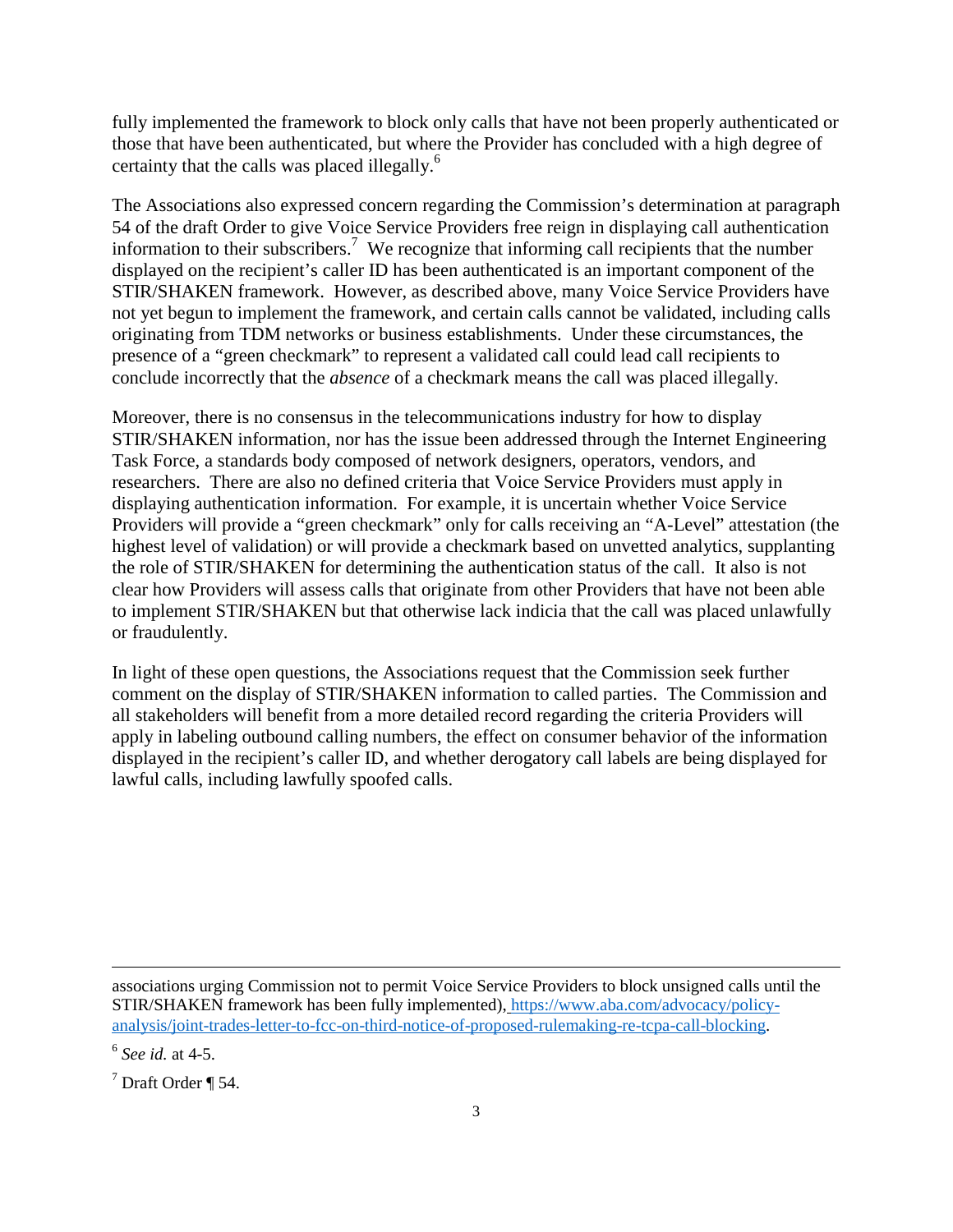Thank you for your consideration of these requests. We look forward to continuing to work with the Commission to combat illegal automated calls, while ensuring that the lawful, and often time-sensitive, calls that our members place are not erroneously blocked.

Respectfully submitted,

American Association of Healthcare Administrative Management American Bankers Association American Financial Services Association ACA International Consumer Bankers Association Credit Union National Association Edison Electric Institute Mortgage Bankers Association National Automobile Dealers Association National Association of Federally-Insured Credit Unions National Council of Higher Education Resources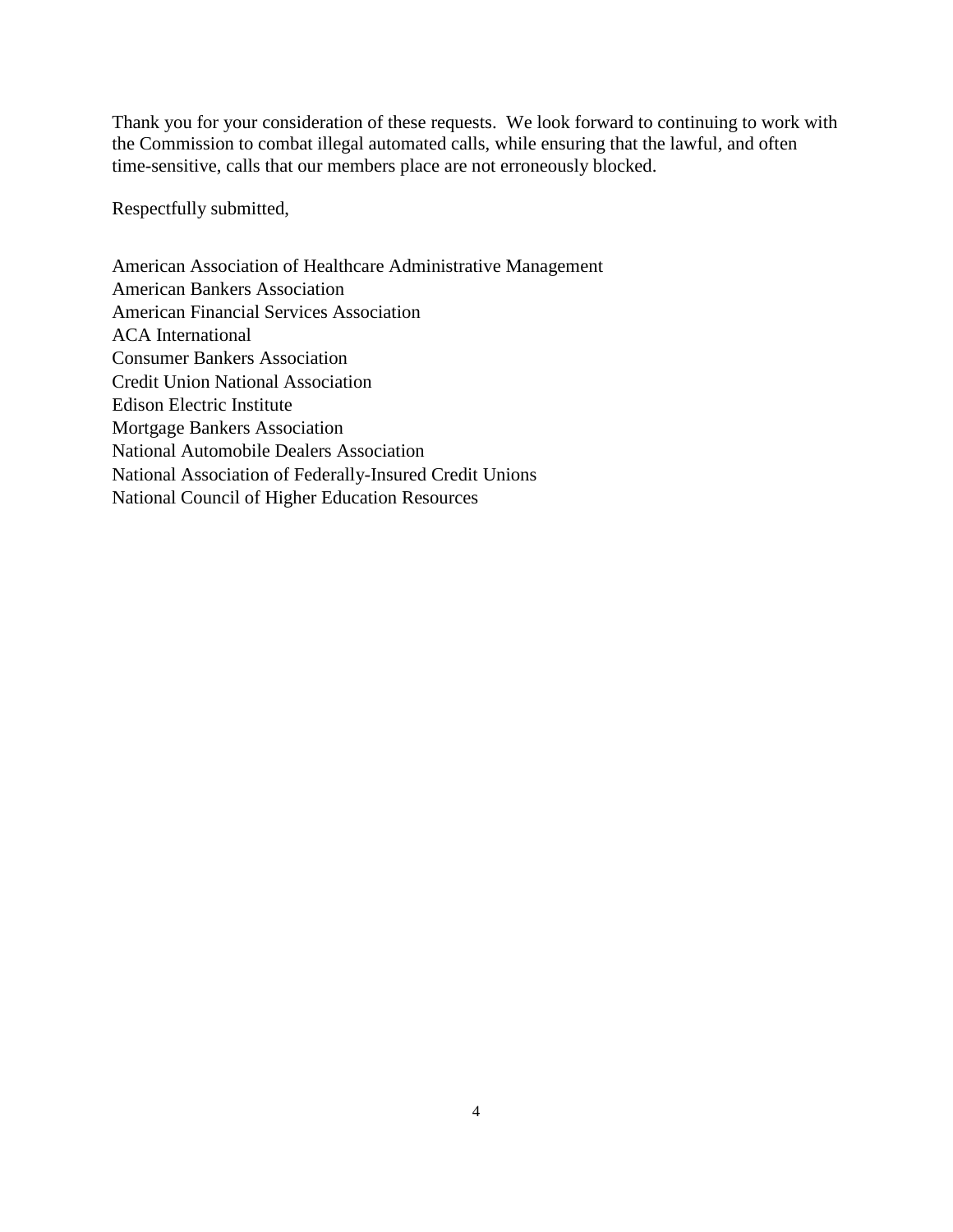## **Appendix A – March 11, 2020 Meeting Attendees**

**Office of Chairman Pai** 

Zenji Nakazawa

#### **Office of Commissioner O'Rielly**

Arielle Roth

#### **The Associations**

Jonathan Thessin, American Bankers Association Ann Kossachev, National Association of Federally-Insured Credit Unions Elizabeth LaBerge, National Association of Federally-Insured Credit Unions Leah Dempsey, ACA International Mark Brennan, Hogan Lovells (for American Association of Healthcare Administrative Management) Arpan Sura, Hogan Lovells (for American Association of Healthcare Administrative Management) David Androphy, American Financial Services Association Michael Pryor, Brownstein, Hyatt, Farber and Schreck (for Credit Union National Association) Elizabeth Eurgubian, Credit Union National Association Stephen Congdon, Consumer Bankers Association Shelly Repp, National Council of Higher Education Resources Bradley Miller, National Automobile Dealers Association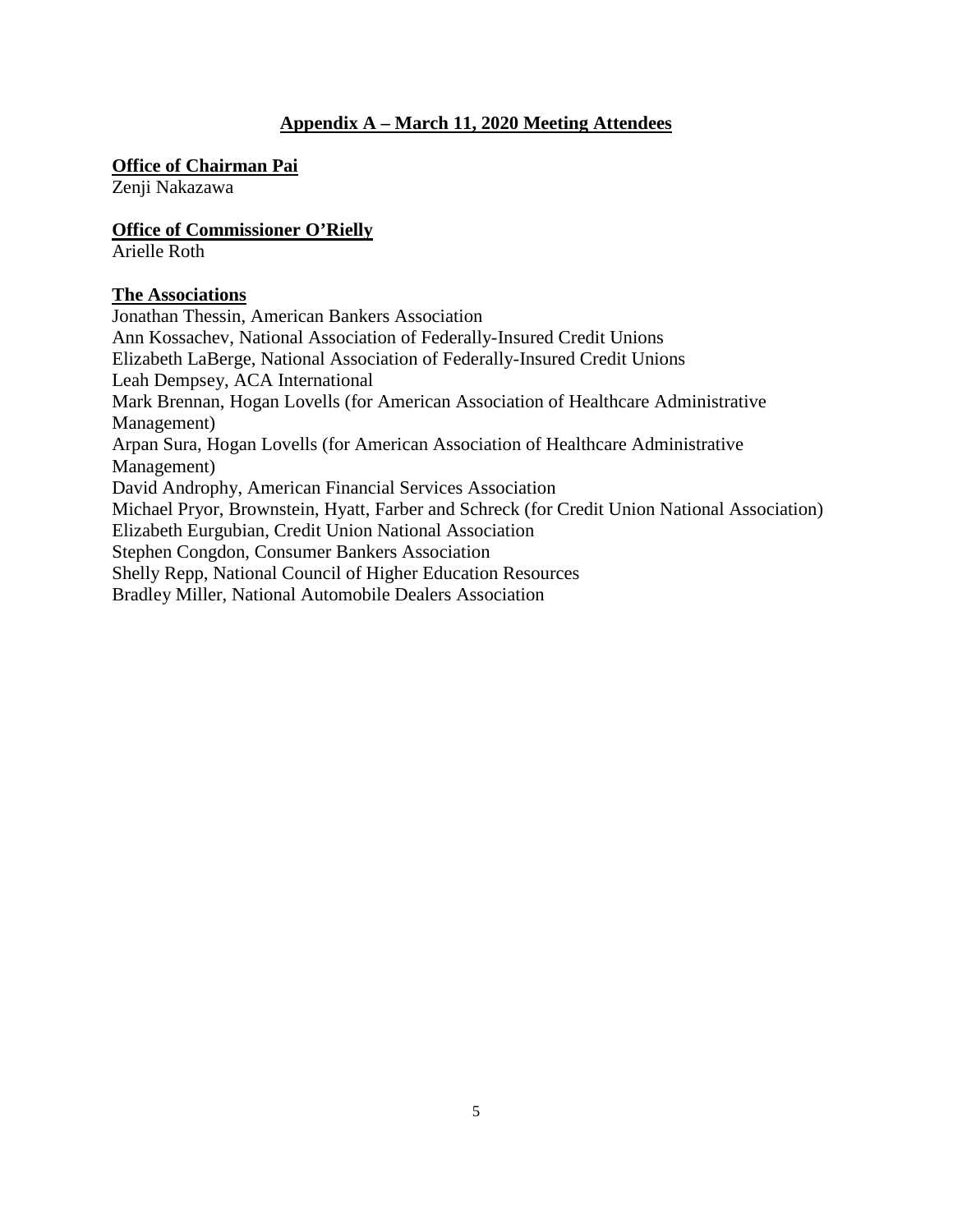# **Appendix B – March 13, 2020 Meeting Attendees**

### **Office of Commissioner Rosenworcel**

Travis Litman

**Office of Commissioner Carr** 

Joseph Calascione

### **The Associations**

Jonathan Thessin, American Bankers Association Ann Kossachev, National Association of Federally-Insured Credit Unions Elizabeth LaBerge, National Association of Federally-Insured Credit Unions Leah Dempsey, ACA International Patrick Russell, ACA International Mark Brennan, Hogan Lovells (for American Association of Healthcare Administrative Management) Arpan Sura, Hogan Lovells (for American Association of Healthcare Administrative Management) David Androphy, American Financial Services Association\* Michael Pryor, Brownstein, Hyatt, Farber and Schreck (for Credit Union National Association) Elizabeth Eurgubian, Credit Union National Association Stephen Congdon, Consumer Bankers Association Shelly Repp, National Council of Higher Education Resources\* Blake Chavis, Mortgage Bankers Association Bradley Miller, National Automobile Dealers Association

\* Joined only the telephone call with Travis Litman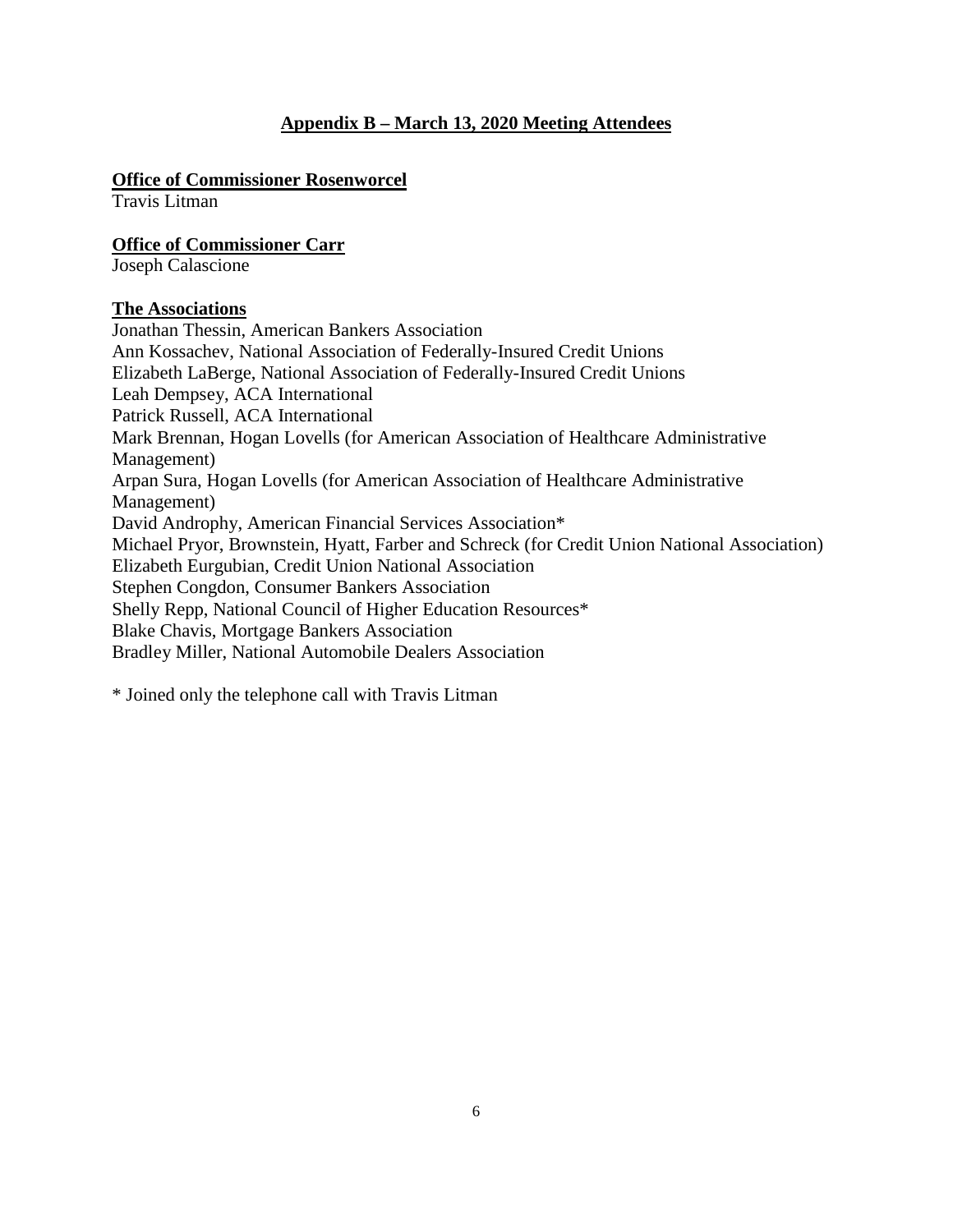#### **Appendix C – About the Associations**

The American Bankers Association is the voice of the nation's \$18.6 trillion banking industry, which is composed of small, regional, and large banks. Together, America's banks employ more than 2 million men and women, safeguard \$14.5 trillion in deposits, and extend more than \$10.5 trillion in loans.

ACA International is the leading trade association for credit and collection professionals. Founded in 1939, and with offices in Washington, D.C. and Minneapolis, Minnesota, ACA represents approximately 3,000 members, including credit grantors, third-party collection agencies, asset buyers, attorneys, and vendor affiliates in an industry that employs more than 230,000 employees worldwide. As part of the process of attempting to recover outstanding payments, ACA members are an extension of every community's businesses. Without an effective collection process, businesses and, by extension, the American economy in general, is threatened. Recovering rightfully-owed consumer debt enables organizations to survive, helps prevent job losses, keeps credit, goods, and services available, and reduces the need for tax increases to cover governmental budget shortfalls.

The American Association of Healthcare Administrative Management (AAHAM) is the premier professional organization in healthcare administrative management.

Founded in 1916, the American Financial Services Association (AFSA) is the national trade association for the consumer credit industry, protecting access to credit and consumer choice. AFSA members provide consumers with many kinds of credit, including traditional installment loans, mortgages, direct and indirect vehicle financing, payment cards, and retail sales finance.

The Consumer Bankers Association is the trade association for today's leaders in retail banking – banking services geared towards consumers and small businesses. The nation's largest financial institutions, as well as many regional banks, are CBA corporate members, collectively holding two-thirds of the industry's total assets. CBA's mission is to preserve and promote the retail banking industry as it strives to fulfill the financial needs of the American consumer and small business.

The Credit Union National Association, Inc. (CUNA) is the largest trade association in the United States serving America's credit unions and the only national association representing the entire credit union movement. CUNA represents nearly 5,500 federal and state credit unions, which collectively serve 115 million members nationwide. CUNA's mission in part is to advocate for responsible regulation of credit unions to ensure market stability, while eliminating needless regulatory burden that interferes with the efficient and effective administration of financial services to credit union members.

The Mortgage Bankers Association (MBA) is the national association representing the real estate finance industry, an industry that employees more than 280,000 people in virtually every community in the country. Headquartered in Washington, D.C., the association works to ensure the continued strength of the nation's residential and commercial real estate markets, to expand homeownership and extend access to affordable housing to all Americans. MBA promotes fair